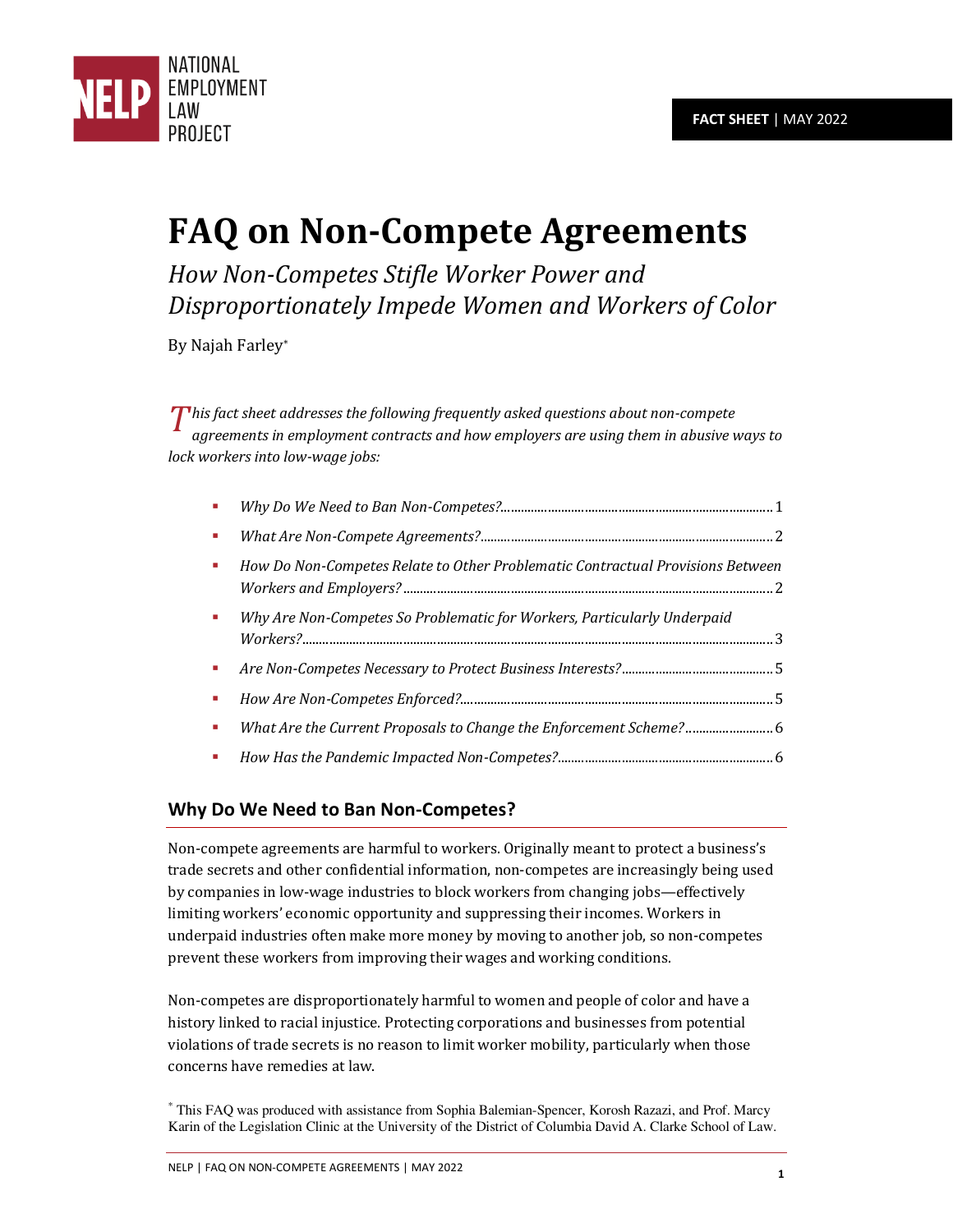#### <span id="page-1-0"></span>**What Are Non-Compete Agreements?**

Non-compete agreements are clauses in employment contracts that prevent workers from working for "competitor" companies during or after their current employment.1 These contracts typically restrict workers through time, industry, and/or geography.2 A time restriction prevents someone from working for a competitor for a defined period of time after leaving a position; a geographic restriction may restrict someone from accepting work in entire regions of the United States; $3$  and an industry restriction can prevent a worker from working for a particular type of company.4 Sometimes, non-competes prevent workers from starting their own competitor companies.<sup>5</sup>

More than 30 million workers—at least 18 percent of the U.S. workforce—are required to sign non-competes as a condition to accepting a job.6, 7 These include a wide range of workers, from financial services executives to janitors and dog walkers. This is because employers will often present non-competes as a "take it or leave it" contract, forcing workers either to sign it or forego employment.<sup>8</sup> Consequently, less than 10 percent of workers negotiate these clauses, and 93 percent of them read and sign them anyway.9 In addition, 30 to 40 percent of workers are asked to sign non-competes *after* they have already accepted the position.<sup>10</sup>

### <span id="page-1-1"></span>**How Do Non-Competes Relate to Other Problematic Contractual Provisions Between Workers and Employers?**

Non-competes are only one type of clause in an employment contract that can restrict worker mobility. Other limiting clauses include coworker non-poaching agreements; customer non-solicitation agreements; customer non-dealing agreements; non-disclosure

More than 30 million workers at least 18 percent of the U.S. workforce—are required to sign non-competes as a condition to accepting a job.

<sup>1</sup> Mark A. Lemley & Orly Lobel, *Banning Noncompete Agreements to Create Competitive Job Markets* (Jan. 26, 2021)[, https://papers.ssrn.com/sol3/papers.cfm?abstract\\_id=3773893.](https://papers.ssrn.com/sol3/papers.cfm?abstract_id=3773893)

<sup>2</sup> Testimony of Najah Farley, *In Support of Proposed B23-494, Ban on Non-Compete Agreements Amendment Act of 2019, Before the D.C. Council Comm. on Lab. & Workforce*, (Dec. 6, 2019), [https://s27147.pcdn.co/wp-content/uploads/NELP-Testimony-DC-Council-Non-Compete-bill.pdf.](https://s27147.pcdn.co/wp-content/uploads/NELP-Testimony-DC-Council-Non-Compete-bill.pdf) <sup>3</sup> *Id.*

<sup>4</sup> Legal Nature, *Is My Non-Compete Agreement Enforceable?* (accessed Nov. 1, 2020), [https://www.legalnature.com/guides/is-my-non-compete-agreement-enforceable#industry](https://www.legalnature.com/guides/is-my-non-compete-agreement-enforceable#industry-restrictions)[restrictions.](https://www.legalnature.com/guides/is-my-non-compete-agreement-enforceable#industry-restrictions) 

<sup>5</sup> Matt Marx, *Employee Non-Compete Agreement, Gender, and Entrepreneurship*, 27 (May 4, 2020), [https://papers.ssrn.com/sol3/papers.cfm?abstract\\_id=3173831.](https://papers.ssrn.com/sol3/papers.cfm?abstract_id=3173831)

<sup>6</sup> White House, *Fact Sheet: Executive Order on Promoting Competition in the American Economy* (July 9, 2021)[, https://www.whitehouse.gov/briefing-room/statements-releases/2021/07/09/fact-sheet](https://www.whitehouse.gov/briefing-room/statements-releases/2021/07/09/fact-sheet-executive-order-on-promoting-competition-in-the-american-economy/)[executive-order-on-promoting-competition-in-the-american-economy/.](https://www.whitehouse.gov/briefing-room/statements-releases/2021/07/09/fact-sheet-executive-order-on-promoting-competition-in-the-american-economy/) 

<sup>7</sup> Additionally, up to 40 percent of workers have signed a non-compete at some time during their career. U.S. Department of the Treasury, Office of Economic Policy, *Non-compete Contracts: Economic Effects and Policy Implications*, March 2016, at 3, 7.

<sup>8</sup> Najah Farley, *Non-Compete Provisions in Context: Why NELP Supports Calls For Reform*, National Employment Law Project (Sept. 27, 2018)[, https://www.nelp.org/blog/non-compete-provisions](https://www.nelp.org/blog/non-compete-provisions-context-nelp-supports-calls-reform/)[context-nelp-supports-calls-reform/.](https://www.nelp.org/blog/non-compete-provisions-context-nelp-supports-calls-reform/)

<sup>9</sup> Evan Starr, *The Use, Abuse, & Enforceability of Non-Compete and Non-Poach Agreements*, Economic Innovation Group (accessed Oct. 18, 2021), https://eig.org/noncompetesbrief. <sup>10</sup> *Id*.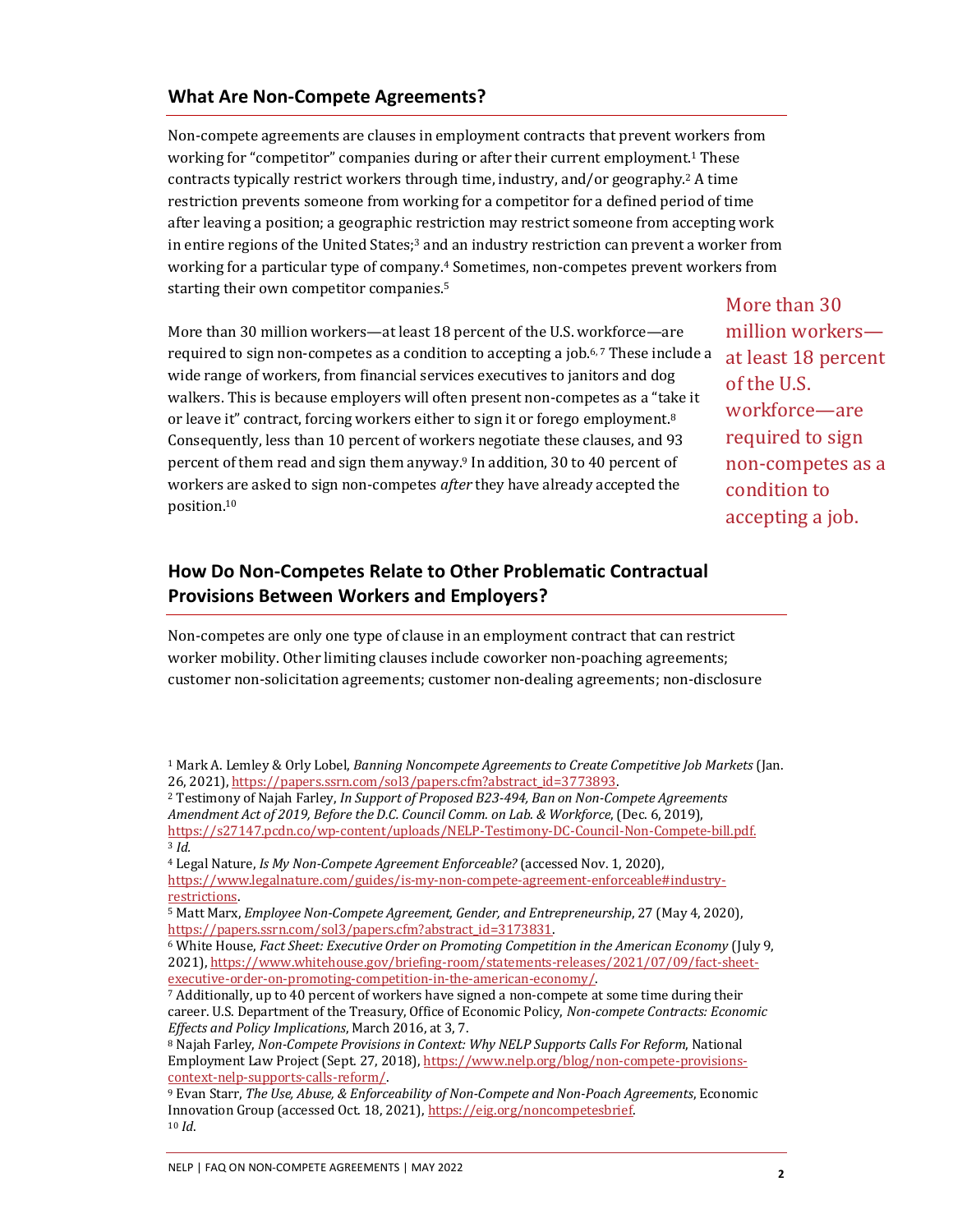agreements; non-disparaging clauses; and pre-invention assignment clauses.11 Mandatory arbitration agreements bar workers from bringing claims for workers' rights violations in state or federal courts. These agreements have reduced the amount of anti-discrimination litigation in courts.12 Alongside these can be a series of procedural clauses related to choice of forum, choice of law, anti-aggregation of claims, severability, reformation, or liquidated damages.13 Contracts that contain several of these generic copy-and-paste clauses are sometimes called "boilerplate contracts," and cover 80 percent of private sector workers.<sup>14</sup> Courts, when adjudicating a case, typically begin with examining whether the combination of restrictive covenants in a boilerplate contract makes it unconscionable, and thus, unenforceable.

## <span id="page-2-0"></span>**Why Are Non-Competes So Problematic for Workers, Particularly Underpaid Workers?**

Non-competes were originally created to protect trade secrets and other confidential information. While they remain prevalent for well-paid and highly educated workers, these agreements are increasingly more common in underpaid industries, irrespective of job duties or access to confidential information.<sup>15</sup> Currently, almost 30 percent of non-competes cover workers who make below \$13 per hour.<sup>16</sup>

Almost 30 Difficult to Challenge: Legally, they are almost impossible for workers to challenge unless they are clearly unconscionable. Even where they are clearly unconscionable or inappropriate, however, many underpaid workers do not have the time, money, or access to counsel to challenge them.<sup>17</sup> **Restricts Job Mobility**: Signing non-competes also makes it more difficult for workers to leave for better and higher-paying jobs.<sup>18</sup> Changing a job is one of the percent of noncompetes cover workers who make below \$13 per hour.

most common ways workers receive higher pay.<sup>19</sup> "Job hopping," especially early in

<sup>11</sup> Orly Lobel, *Boilerplate Collusion: Clause Aggregation, Antitrust Law & Contract Governance*, MINN. L. REV (forthcoming 2021) (manuscript, at 18), *available at* [https://papers.ssrn.com/sol3/papers.cfm?abstract\\_id=3810250.](https://papers.ssrn.com/sol3/papers.cfm?abstract_id=3810250) <sup>12</sup> Cynthia Estlund, The Black Hole of Mandatory Arbitration, 96 N.C. L. Rev. 679 (2018). Available at: http://scholarship.law.unc.edu/nclr/vol96/iss3/3 <sup>13</sup> *Id.*  <sup>14</sup> *Id.* at 3. <sup>15</sup> Response of Patrick Hulin, *An Act Concerning Non-Compete Agreements SB-906*: Labor and Public Employees Committee Joint Favorable Report (March 23, 2021), [https://www.cga.ct.gov/2021/JFR/S/PDF/2021SB-00906-R00LAB-JFR.PDF.](https://www.cga.ct.gov/2021/JFR/S/PDF/2021SB-00906-R00LAB-JFR.PDF)  <sup>16</sup> National Public Radio, *Biden Moves to Restrict Noncompete Agreements, Saying They're Bad For Workers* (July 9, 2021)[, https://www.npr.org/2021/07/09/1014366577/biden-moves-to-restrict](https://www.npr.org/2021/07/09/1014366577/biden-moves-to-restrict-non-compete-agreements-saying-theyre-bad-for-workers)[non-compete-agreements-saying-theyre-bad-for-workers.](https://www.npr.org/2021/07/09/1014366577/biden-moves-to-restrict-non-compete-agreements-saying-theyre-bad-for-workers)  <sup>17</sup> Mark Lemley & Orly Lobel, *Supporting Talent Mobility and Enhancing Human Capital: Banning Noncompete Agreements to Create Competitive Job Markets*, Day One Project, 10 (Jan. 2021), [https://9381c384-0c59-41d7-bbdf-](https://9381c384-0c59-41d7-bbdf-62bbf54449a6.filesusr.com/ugd/14d834_5a463eb009844f37a1e952025642c748.pdf)[62bbf54449a6.filesusr.com/ugd/14d834\\_5a463eb009844f37a1e952025642c748.pdf;](https://9381c384-0c59-41d7-bbdf-62bbf54449a6.filesusr.com/ugd/14d834_5a463eb009844f37a1e952025642c748.pdf) Response of Najah Farley, *An Act Concerning Non-Compete Agreements SB-906*: Labor and Public Employees Committee Joint Favorable Report (March 23, 2021), [https://www.cga.ct.gov/2021/JFR/S/PDF/2021SB-00906-R00LAB-JFR.PDF;](https://www.cga.ct.gov/2021/JFR/S/PDF/2021SB-00906-R00LAB-JFR.PDF) *see also infra* at "What Mechanisms are Available to Enforce Non-Competes." <sup>18</sup> White House Fact Sheet *supra* note 6.

<sup>19</sup> Alexander J.S. Colvin & Heidi Shierholz, *Noncompete Agreements*, Economic Policy Institute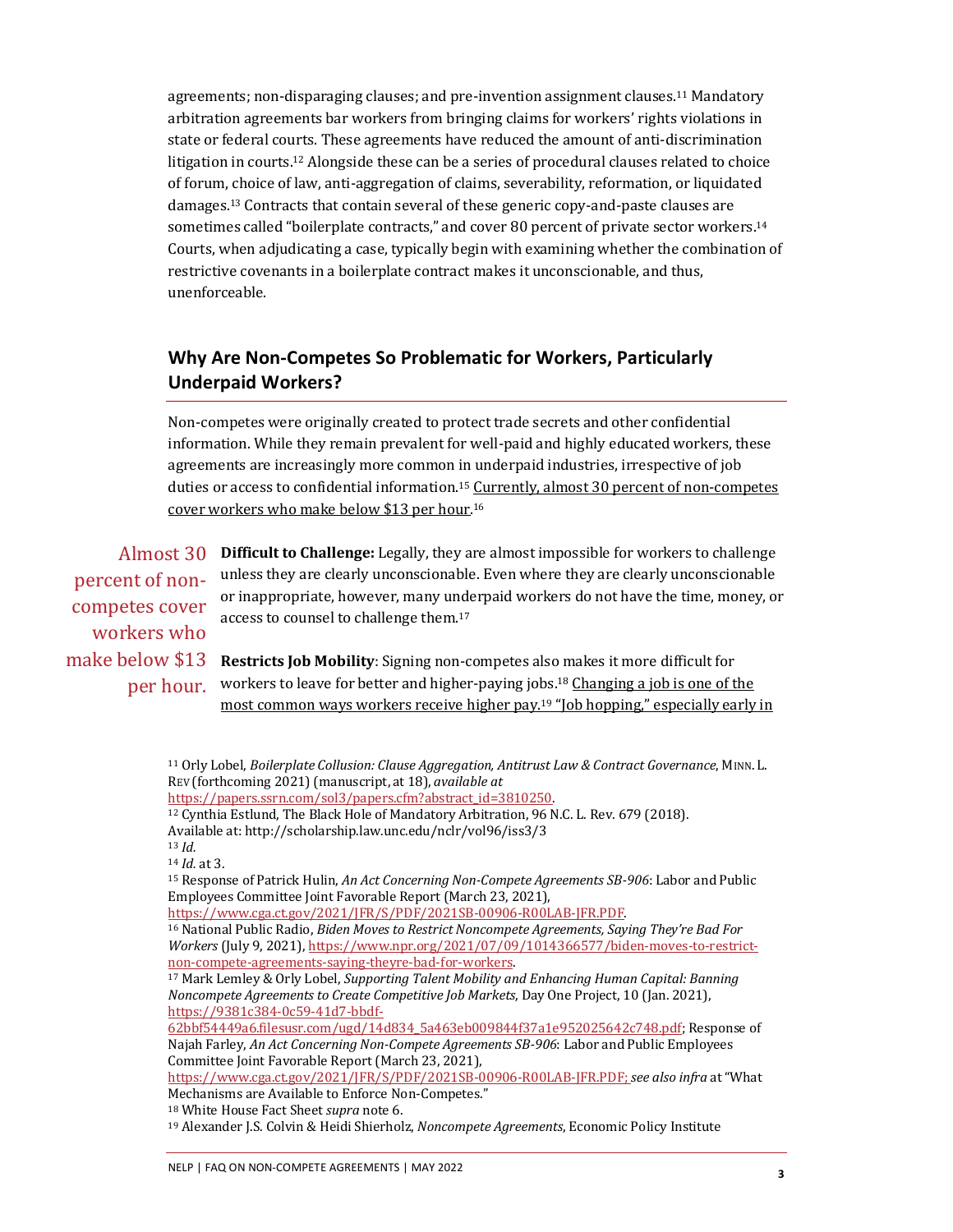one's career, is correlated to stronger lifetime earnings. <sup>20</sup> By limiting where people can work, non-competes decrease competition between industries, consequently reducing overall wages.21 With limited employers to compete for, workers have less of an opportunity to bargain for a higher wage and demand a better workplace.<sup>22</sup>

**Disproportionately Affects Women and People of Color:** Banning non-competes would help alleviate racial and gender wage gaps because the underpaid workers who are most affected are disproportionality women and people of color. In fact, the use of non-competes can be traced back to the Reconstruction Era, when former owners of enslaved people used non-competes to keep freed Black workers working for them and maintain the master-slave relationship.<sup>23</sup>

Some reasons why non-competes can have a stronger impact on women and people of color are because they decrease entrepreneurship; reduce outside work due to limited ability and willingness to commute; produce fewer wage gains; and provide firms more power to discriminate.<sup>24</sup>

Studies have shown that women are also less willing to violate the terms of non-competes.<sup>25</sup> Women in states with stricter non-compete enforcement are less likely than men to leave their jobs or start rival companies if they are subject to a non-compete.<sup>26</sup>

Women and workers of color also are less likely to negotiate than their white counterparts, which may result in more restrictive agreements for them.<sup>27</sup> Further, the earnings of women and workers of color are reduced by twice as much as white male workers when there is stricter non-compete enforcement.<sup>28</sup>

> The use of non-competes can be traced back to the Reconstruction Era, when former owners of enslaved people used non-competes to keep freed Black workers working for them and maintain the master-slave relationship.

Economic Policy Institute (Dec. 10, 2019)[, https://www.epi.org/publication/noncompete](https://www.epi.org/publication/noncompete-agreements/)[agreements/.](https://www.epi.org/publication/noncompete-agreements/) 

<sup>20</sup> John W. Lettieri, *Noncompete Agreements and American Workers—Testimony before the Senate Committee on Small Business*, Economic Innovation Group (Nov. 14, 2019), [https://eig.org/news/testimony-before-the-senate-committee-on-small-business-noncompete-](https://eig.org/news/testimony-before-the-senate-committee-on-small-business-noncompete-agreements-and-american-workers)

[agreements-and-american-workers.](https://eig.org/news/testimony-before-the-senate-committee-on-small-business-noncompete-agreements-and-american-workers) 

<sup>22</sup> White House Fact Sheet *supra* note 6.

<sup>23</sup> Ayesha Bell Hardaway, The Paradox of the Right to Contract: Noncompete Agreements as Thirteenth Amendment Violations[, The Paradox of the Right to Contract: Noncompete Agreements as Thirteenth](https://digitalcommons.law.seattleu.edu/cgi/viewcontent.cgi?article=2334&context=sulr)  [Amendment Violations,](https://digitalcommons.law.seattleu.edu/cgi/viewcontent.cgi?article=2334&context=sulr) 39 SEATTLE U. L. REV. 957, 959 (2016).

<sup>24</sup> *Id.* at 10-11.

<sup>27</sup> *Id.* at 11.

<sup>28</sup> Matthew Johnson, Kurt Lavetti, & Michael Lipsitz, *The Labor Market Effects of Legal Restrictions on Worker Mobility* (June 6, 2020), 4[, https://ssrn.com/abstract=3455381.](https://ssrn.com/abstract=3455381)

<sup>21</sup> Colvin *supra* note 19.

<sup>25</sup> *Id.* at 4.

<sup>26</sup> Marx *supra* note 5 at 3, 27.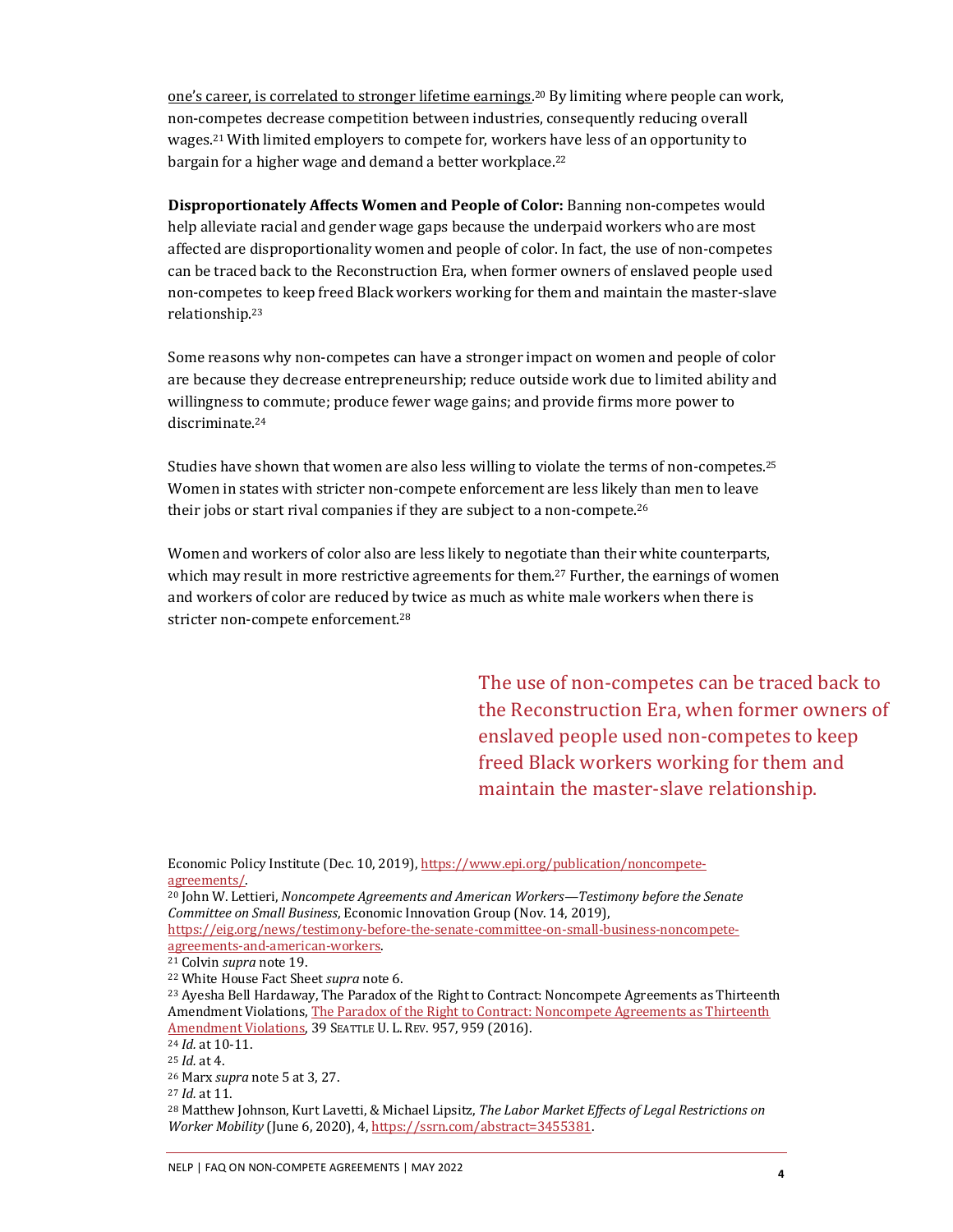#### <span id="page-4-0"></span>**Are Non-Competes Necessary to Protect Business Interests?**

Those who support non-competes argue they protect trade secrets, intellectual property, confidential or sensitive information, client lists, customer lists, pricing lists, and investment in worker training.<sup>29</sup>

There are many other mechanisms in place, however, to protect employers against these breaches of confidentiality. For example, federal laws such as the Uniform Trade Secrets Act and the Economic Espionage Act protect companies from unauthorized usage or misappropriation of protected trade secrets.30 There are also state regulations governing similar issues, $31$  and workers are bound by state common law fiduciary duties and duties of loyalty. These statutory and common law protections of company information can fill any void that employers may fear come with banning non-competes.<sup>32</sup>

Non-competes also harm employers and the economy. These clauses reduce the number of available workers, making it harder for businesses to grow. <sup>33</sup> Job mobility helps to stimulate the economy because it encourages innovation when information is shared; entrepreneurship when workers leave their job to start new businesses; and regional industry development because companies can share workers with experience in the field. $34$ Non-competes contribute to negative trends in the economy by reducing economic dynamism and impeding labor market competition, thus contributing to wage stagnation.<sup>35</sup> Companies are raising prices while simultaneously lowering their wages with non-competes, costing the average U.S. household \$5,000 per year.<sup>36</sup>

#### <span id="page-4-1"></span>**How Are Non-Competes Enforced?**

Historically, common law has governed non-competes.37 Generally, courts will uphold a noncompete if there is a protectable interest and the clause is reasonable. A variety of factors are analyzed to determine reasonableness.<sup>38</sup> Although governed by individual state laws, common factors include whether the employer has a legitimate interest to protect; whether the geographic scope prevents the worker from making a living; the length of restriction;

<sup>36</sup> White House Fact Sheet *supra* note 6.

<sup>38</sup> Workplace Fairness, *Your Rights: Non-Compete Agreements*, Workplace Fairness (last visited Nov. 1, 2021)[, https://www.workplacefairness.org/non-compete-agreements#4.](https://www.workplacefairness.org/non-compete-agreements#4) 

<sup>29</sup> Karla Walter, *The Freedom to Leave*, Center for American Progress (Jan 9, 2019), https://www.americanprogress.org/issues/economy/reports/2019/01/09/464831/the-freedom-toleave/.

<sup>30</sup> *See e.g.*[, Uniform Trade Secrets Act \(](http://euro.ecom.cmu.edu/program/law/08-732/TradeSecrets/utsa.pdf)making a uniform definition of trade secrets and creating claims that can be brought in federal court when there is a misappropriation of trade secrets. 47 states, including the District of Columbia have adopted the Uniform Trade Secrets Act); Economic Espionage Act, 18 U.S.C § 1831-1839 (making it a federal crime to receive, purchase, or possess a misappropriated trade secret).

<sup>31</sup> *See* Brian Yeh, *Protection of Trade Secrets: Overview of Current Law and Legislation*, Congressional Research Service (April 22, 2016), available at[: https://fas.org/sgp/crs/secrecy/R43714.pdf.](https://fas.org/sgp/crs/secrecy/R43714.pdf)  <sup>32</sup> Scott V. Heck, *Employee's Duty of Loyalty May Fill Non-Compete Void*, Scarinci Hollenbeck Attorneys at Law (Jan. 25, 2019)[, https://scarincihollenbeck.com/law-firm-insights/labor-employment/duty-of](https://scarincihollenbeck.com/law-firm-insights/labor-employment/duty-of-loyalty-nj-non-compete)[loyalty-nj-non-compete.](https://scarincihollenbeck.com/law-firm-insights/labor-employment/duty-of-loyalty-nj-non-compete) 

<sup>33</sup> Lettieri *supra* note 20.

<sup>34</sup> Walter *supra* note 29.

<sup>35</sup> *Id.*

<sup>37</sup> Walter *supra* note 29.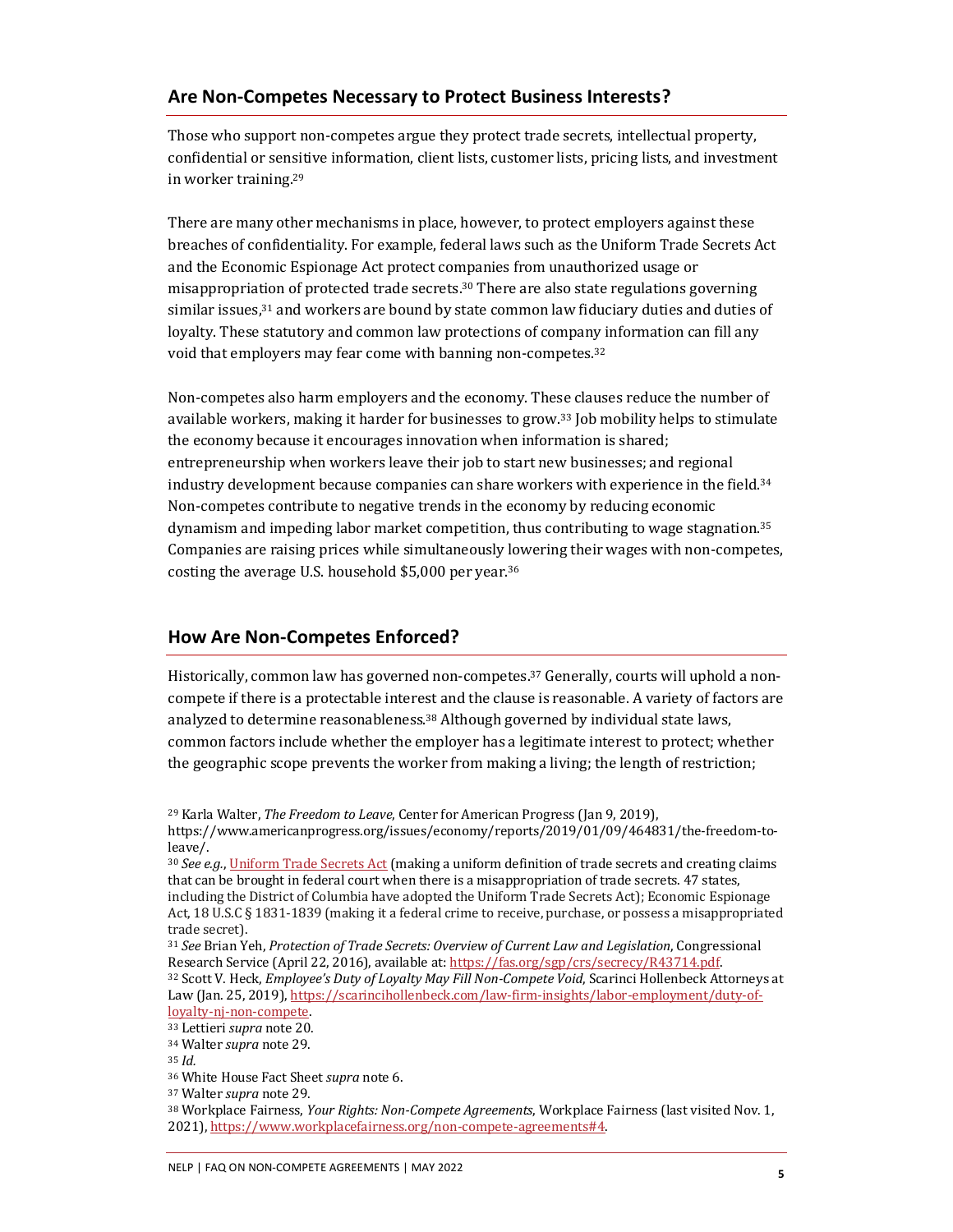whether the agreement prevents workers from doing different work from what they are doing; and whether the employer provides additional compensation or benefits in exchange for the worker signing the non-compete.39 Applying this test requires a case-by-case analysis, which leads to unpredictable results.40 Consequently, there has been a call for reform and a movement to ban these clauses altogether.

#### <span id="page-5-0"></span>**What Are the Current Proposals to Change the Enforcement Scheme?**

No federal ban on non-compete agreements exists. However, on July 5, 2021, President Biden issued an Executive Order on Promoting Competition in the American Economy that *encourages* the Federal Trade Commission to ban or limit the use of non-competes.<sup>41</sup> In addition, the bipartisan Workforce Mobility Act and Freedom to Compete Act were introduced in 2021 to prevent the enforcement and creation of non-competes.<sup>42</sup>

## There is a growing movement to ban non-competes on the state level.

There is also a growing movement to ban non-competes on the state level. State laws that ban non-competes generally fall into one of three categories: (1) laws to eliminate non-competes for everyone; (2) laws to eliminate noncompetes for some, based on occupation or income level; and (3) laws to codify stricter requirements in enforcing them.43 Some examples of states that have passed progressive bans on non-competes include California,

Connecticut, Illinois, Maine, Maryland, Massachusetts, New Hampshire, Oregon, and Washington.44 However, even in states that have non-compete bans, some workers are still required to sign them. In California, for example, non-competes have been unenforceable for over 100 years, but research showed that 19 percent of workers had signed unenforceable non-competes.45 In 2017, the California Labor Code was amended to prohibit non-competes that use a choice of law provision to get around the state prohibition.<sup>46</sup>

#### <span id="page-5-1"></span>**How Has the Pandemic Impacted Non-Competes?**

During the pandemic, many workers have been filing cases to challenge the enforceability of non-competes. Although courts continue to enforce these clauses, some have increased the

<sup>39</sup> *Id.*

- <sup>40</sup> Lemley *supra* note 17 at 5.
- <sup>41</sup> White House Fact Sheet *supra* note 6.
- <sup>42</sup> The Workforce Mobility Act, S. 483/H.R. 1367 (117th Cong. 2021); Freedom to Compete Act, S. 2375 (117th Cong. 2021).
- <sup>43</sup> Charles A. Sullivan, *Non-Competes in a Downsizing World*, 8 SAN DIEGO L. REV. 677, 681 (2021). <sup>44</sup> *See e.g.,* CAL. BUS.&PROF. Code § 16600; CT St 42-110b (2019); Illinois Freedom to Work Act, 820 ILCS 90/10 (2017); Maine, 26 M.R.S.A. § 599-A (2019); MD CODE, LAB &EMp., § 3-716 2019 (2019); Massachusetts Noncompetition Agreement Act, MA st 149 s 24L; NH ST § 275:70 (2019); OR. ST. 653.295 (2020); WASH ST. 49.62.020 (2020); see also, Testimony of Najah Farley, *In Support of Proposed B23-494, Ban on Non-Compete Agreements Amendment Act of 2019: Hearing Before the Council of the District of Columbia*, (Dec. 6, 2019)[, https://s27147.pcdn.co/wp-content/uploads/NELP-Testimony-](https://s27147.pcdn.co/wp-content/uploads/NELP-Testimony-DC-Council-Non-Compete-bill.pdf)[DC-Council-Non-Compete-bill.pdf.](https://s27147.pcdn.co/wp-content/uploads/NELP-Testimony-DC-Council-Non-Compete-bill.pdf)

<sup>45</sup> Department of the Treasury, Office of Economic Policy, *Non-compete Contracts: Economic Effects and Policy Implications*, March 2016, at 4[; Cal. Bus. & Prof. Code § 16600](http://law.justia.com/codes/california/2012/bpc/division-7/part-2/chapter-1/section-16600). <sup>46</sup> California Code, Labor Code - LAB § 925.